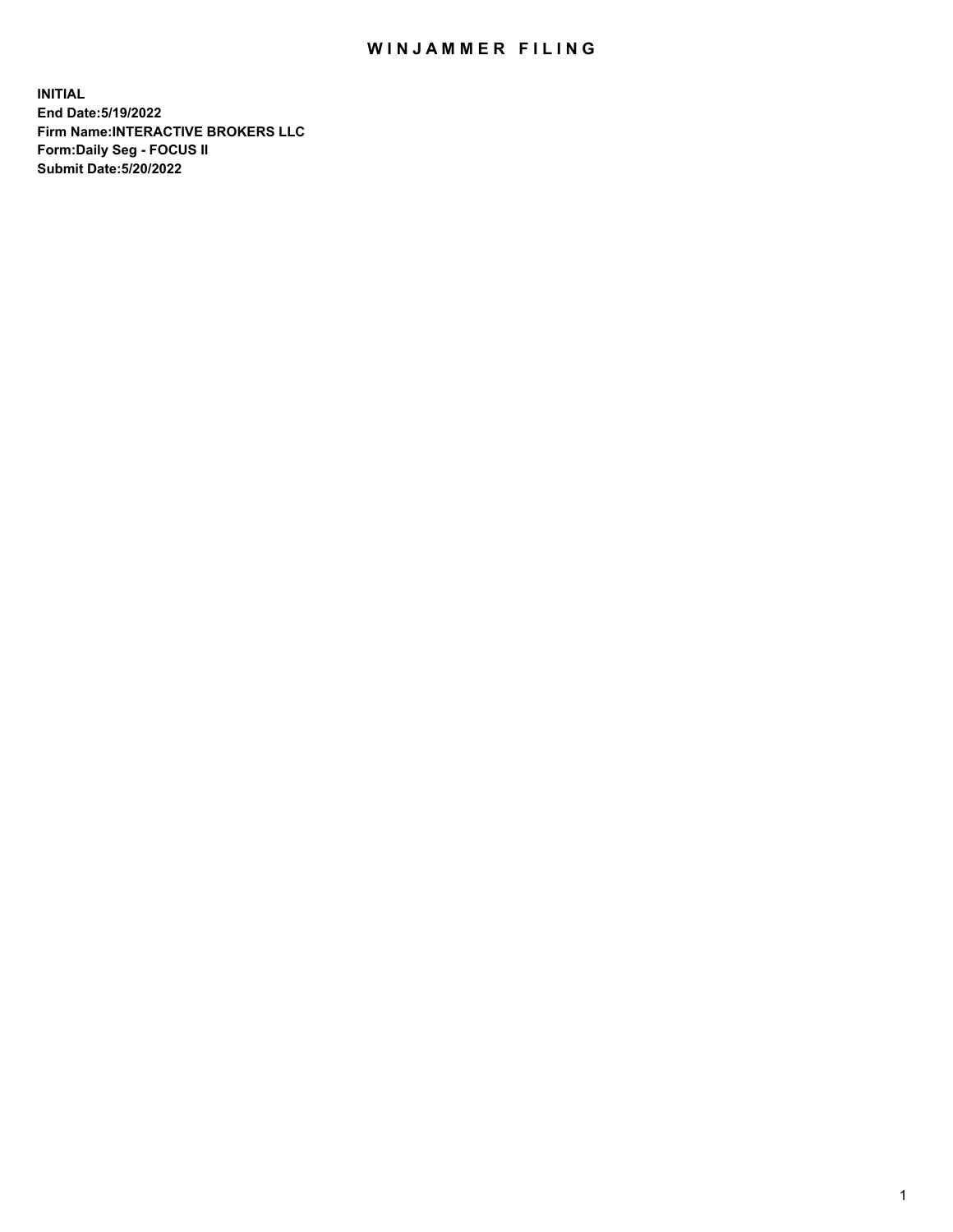**INITIAL End Date:5/19/2022 Firm Name:INTERACTIVE BROKERS LLC Form:Daily Seg - FOCUS II Submit Date:5/20/2022 Daily Segregation - Cover Page**

| Name of Company                                                                                                                                                                                                                                                                                                                | <b>INTERACTIVE BROKERS LLC</b>                                                                 |
|--------------------------------------------------------------------------------------------------------------------------------------------------------------------------------------------------------------------------------------------------------------------------------------------------------------------------------|------------------------------------------------------------------------------------------------|
| <b>Contact Name</b>                                                                                                                                                                                                                                                                                                            | James Menicucci                                                                                |
| <b>Contact Phone Number</b>                                                                                                                                                                                                                                                                                                    | 203-618-8085                                                                                   |
| <b>Contact Email Address</b>                                                                                                                                                                                                                                                                                                   | jmenicucci@interactivebrokers.c<br>om                                                          |
| FCM's Customer Segregated Funds Residual Interest Target (choose one):<br>a. Minimum dollar amount: ; or<br>b. Minimum percentage of customer segregated funds required:% ; or<br>c. Dollar amount range between: and; or<br>d. Percentage range of customer segregated funds required between:% and%.                         | $\overline{\mathbf{0}}$<br>$\overline{\mathbf{0}}$<br>155,000,000 245,000,000<br>00            |
| FCM's Customer Secured Amount Funds Residual Interest Target (choose one):<br>a. Minimum dollar amount: ; or<br>b. Minimum percentage of customer secured funds required:%; or<br>c. Dollar amount range between: and; or<br>d. Percentage range of customer secured funds required between:% and%.                            | $\overline{\mathbf{0}}$<br>$\overline{\mathbf{0}}$<br>80,000,000 120,000,000<br>0 <sub>0</sub> |
| FCM's Cleared Swaps Customer Collateral Residual Interest Target (choose one):<br>a. Minimum dollar amount: ; or<br>b. Minimum percentage of cleared swaps customer collateral required:% ; or<br>c. Dollar amount range between: and; or<br>d. Percentage range of cleared swaps customer collateral required between:% and%. | $\frac{0}{0}$<br>0 <sub>0</sub><br>0 <sub>0</sub>                                              |

Attach supporting documents CH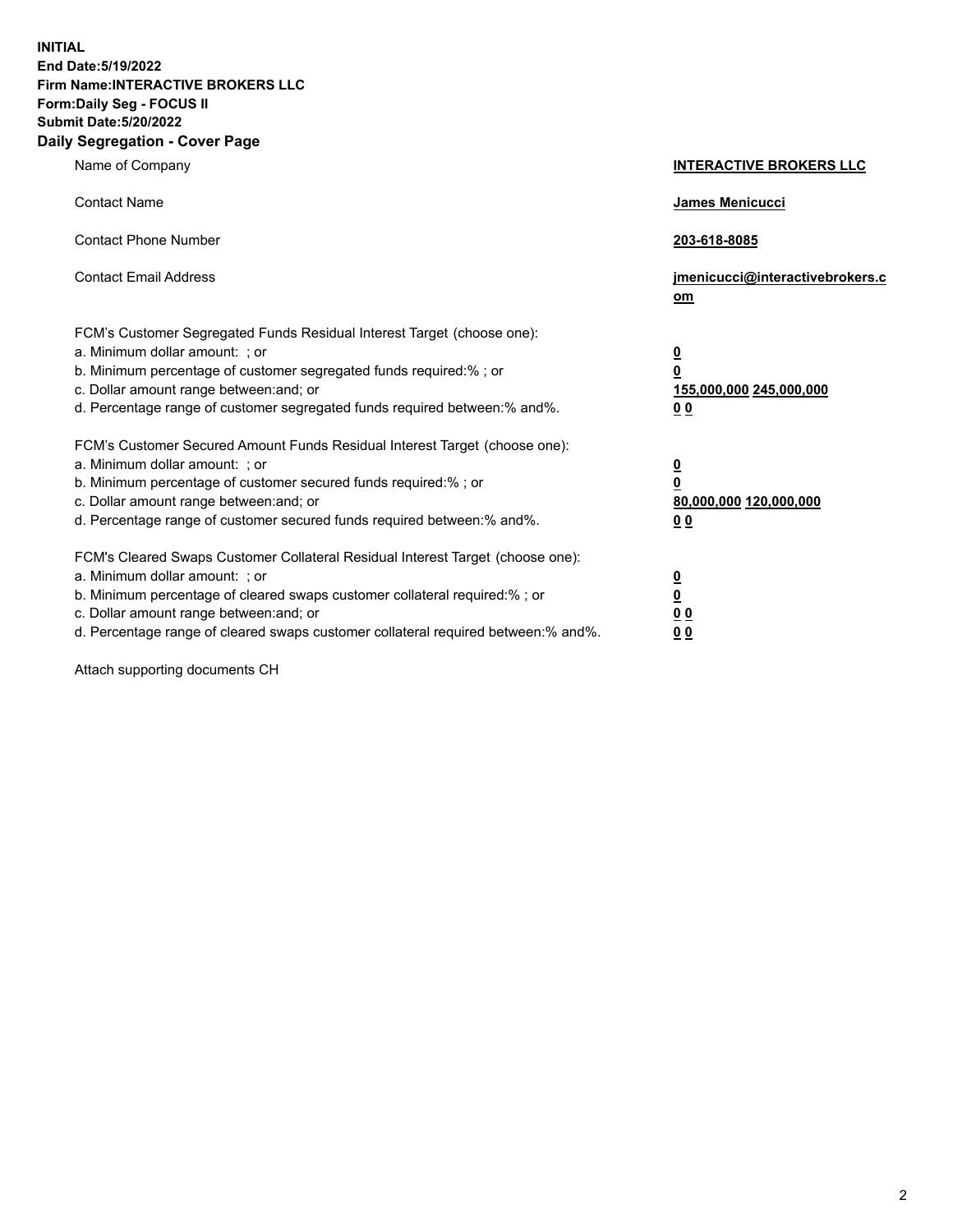**INITIAL End Date:5/19/2022 Firm Name:INTERACTIVE BROKERS LLC Form:Daily Seg - FOCUS II Submit Date:5/20/2022 Daily Segregation - Secured Amounts**

|                | Daily Ocglegation - Occuled Anioants                                                                       |                                               |
|----------------|------------------------------------------------------------------------------------------------------------|-----------------------------------------------|
|                | Foreign Futures and Foreign Options Secured Amounts                                                        |                                               |
|                | Amount required to be set aside pursuant to law, rule or regulation of a foreign                           | $0$ [7305]                                    |
|                | government or a rule of a self-regulatory organization authorized thereunder                               |                                               |
| $\mathbf{1}$ . | Net ledger balance - Foreign Futures and Foreign Option Trading - All Customers                            |                                               |
|                | A. Cash                                                                                                    | 557,275,268 [7315]                            |
|                | B. Securities (at market)                                                                                  | $0$ [7317]                                    |
| 2.             | Net unrealized profit (loss) in open futures contracts traded on a foreign board of trade                  | 6,644,692 [7325]                              |
| 3.             | Exchange traded options                                                                                    |                                               |
|                | a. Market value of open option contracts purchased on a foreign board of trade                             | 99,307 [7335]                                 |
|                | b. Market value of open contracts granted (sold) on a foreign board of trade                               | $-5,203$ [7337]                               |
| 4.             | Net equity (deficit) (add lines 1. 2. and 3.)                                                              | 564,014,064 [7345]                            |
| 5.             | Account liquidating to a deficit and account with a debit balances - gross amount                          | 5,706 [7351]                                  |
|                | Less: amount offset by customer owned securities                                                           | 0 [7352] 5,706 [7354]                         |
| 6.             | Amount required to be set aside as the secured amount - Net Liquidating Equity                             | 564,019,770 [7355]                            |
|                | Method (add lines 4 and 5)                                                                                 |                                               |
| 7.             | Greater of amount required to be set aside pursuant to foreign jurisdiction (above) or line                | 564,019,770 [7360]                            |
|                | 6.                                                                                                         |                                               |
|                | FUNDS DEPOSITED IN SEPARATE REGULATION 30.7 ACCOUNTS                                                       |                                               |
| $\mathbf{1}$ . | Cash in banks                                                                                              |                                               |
|                | A. Banks located in the United States                                                                      | 11,028,833 [7500]                             |
|                | B. Other banks qualified under Regulation 30.7                                                             | 0 [7520] 11,028,833 [7530]                    |
| 2.             | <b>Securities</b>                                                                                          |                                               |
|                | A. In safekeeping with banks located in the United States                                                  | 429,185,930 [7540]                            |
|                | B. In safekeeping with other banks qualified under Regulation 30.7                                         | 0 [7560] 429,185,930 [7570]                   |
| 3.             | Equities with registered futures commission merchants                                                      |                                               |
|                | A. Cash                                                                                                    | $0$ [7580]                                    |
|                | <b>B.</b> Securities                                                                                       | $0$ [7590]                                    |
|                | C. Unrealized gain (loss) on open futures contracts                                                        | $0$ [7600]                                    |
|                | D. Value of long option contracts                                                                          | $0$ [7610]                                    |
|                | E. Value of short option contracts                                                                         | 0 [7615] 0 [7620]                             |
| 4.             | Amounts held by clearing organizations of foreign boards of trade                                          |                                               |
|                | A. Cash                                                                                                    | $0$ [7640]                                    |
|                | <b>B.</b> Securities                                                                                       | $0$ [7650]                                    |
|                | C. Amount due to (from) clearing organization - daily variation                                            | $0$ [7660]                                    |
|                | D. Value of long option contracts                                                                          | $0$ [7670]                                    |
|                | E. Value of short option contracts                                                                         | 0 [7675] 0 [7680]                             |
| 5.             | Amounts held by members of foreign boards of trade                                                         |                                               |
|                | A. Cash                                                                                                    | 282,339,654 [7700]                            |
|                | <b>B.</b> Securities                                                                                       | $0$ [7710]                                    |
|                | C. Unrealized gain (loss) on open futures contracts                                                        | -19,456,796 [7720]                            |
|                | D. Value of long option contracts                                                                          | 99,307 [7730]                                 |
|                | E. Value of short option contracts                                                                         | <mark>-5,203</mark> [7735] 262,976,962 [7740] |
| 6.             | Amounts with other depositories designated by a foreign board of trade                                     | 0 [7760]                                      |
| 7.<br>8.       | Segregated funds on hand                                                                                   | $0$ [7765]                                    |
|                | Total funds in separate section 30.7 accounts                                                              | 703,191,725 [7770]                            |
| 9.             | Excess (deficiency) Set Aside for Secured Amount (subtract line 7 Secured Statement<br>Page 1 from Line 8) | 139,171,955 [7380]                            |
| 10.            | Management Target Amount for Excess funds in separate section 30.7 accounts                                | 80,000,000 [7780]                             |
| 11.            | Excess (deficiency) funds in separate 30.7 accounts over (under) Management Target                         | 59,171,955 [7785]                             |
|                |                                                                                                            |                                               |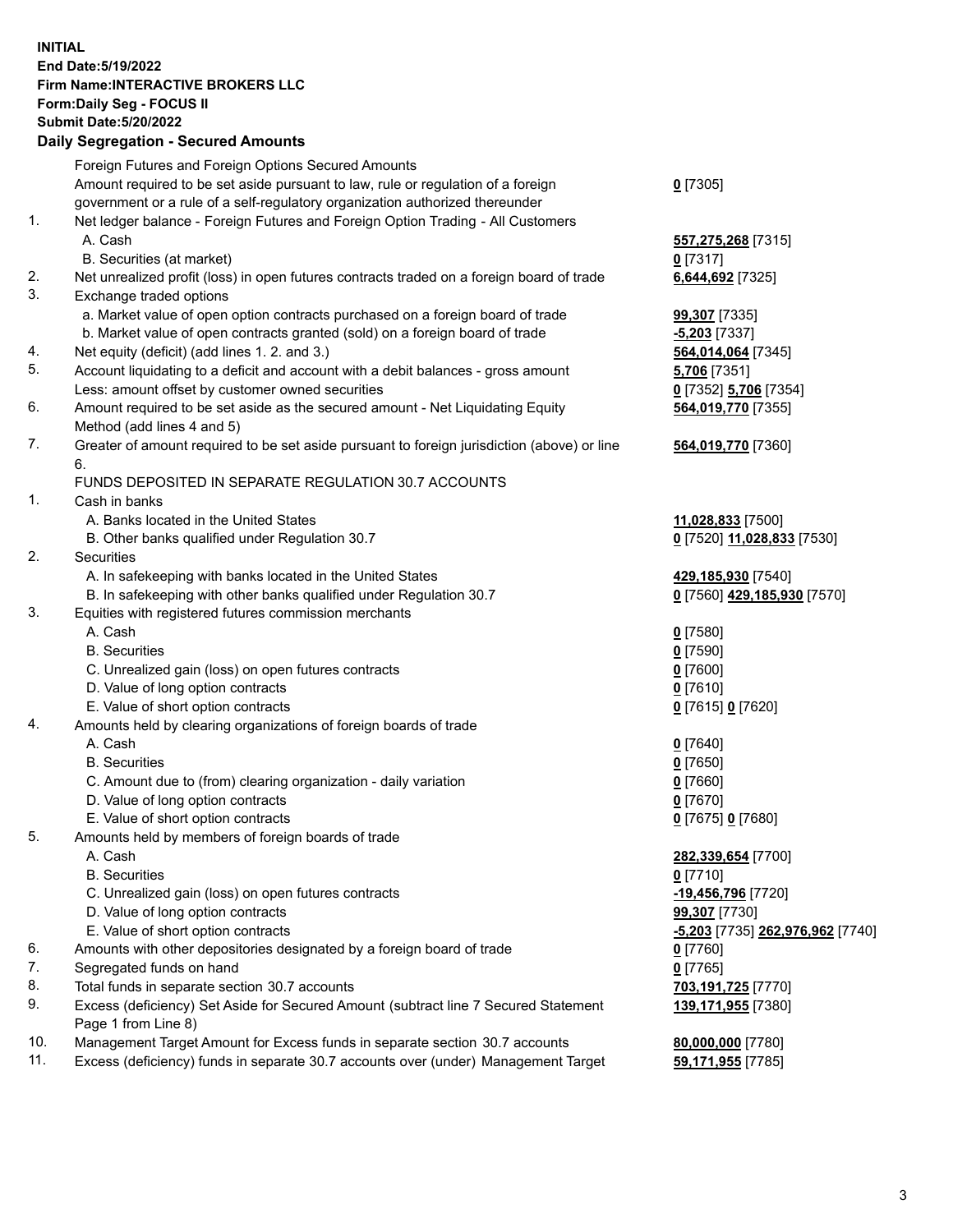**INITIAL End Date:5/19/2022 Firm Name:INTERACTIVE BROKERS LLC Form:Daily Seg - FOCUS II Submit Date:5/20/2022 Daily Segregation - Segregation Statement** SEGREGATION REQUIREMENTS(Section 4d(2) of the CEAct) 1. Net ledger balance A. Cash **8,396,448,004** [7010] B. Securities (at market) **0** [7020] 2. Net unrealized profit (loss) in open futures contracts traded on a contract market **162,548,622** [7030] 3. Exchange traded options A. Add market value of open option contracts purchased on a contract market **1,242,036,816** [7032] B. Deduct market value of open option contracts granted (sold) on a contract market **-1,075,861,679** [7033] 4. Net equity (deficit) (add lines 1, 2 and 3) **8,725,171,763** [7040] 5. Accounts liquidating to a deficit and accounts with debit balances - gross amount **1,041,904** [7045] Less: amount offset by customer securities **0** [7047] **1,041,904** [7050] 6. Amount required to be segregated (add lines 4 and 5) **8,726,213,667** [7060] FUNDS IN SEGREGATED ACCOUNTS 7. Deposited in segregated funds bank accounts A. Cash **1,090,631,831** [7070] B. Securities representing investments of customers' funds (at market) **5,300,995,200** [7080] C. Securities held for particular customers or option customers in lieu of cash (at market) **0** [7090] 8. Margins on deposit with derivatives clearing organizations of contract markets A. Cash **695,857,514** [7100] B. Securities representing investments of customers' funds (at market) **1,635,492,945** [7110] C. Securities held for particular customers or option customers in lieu of cash (at market) **0** [7120] 9. Net settlement from (to) derivatives clearing organizations of contract markets **36,107,990** [7130] 10. Exchange traded options A. Value of open long option contracts **1,242,036,816** [7132] B. Value of open short option contracts **-1,075,861,679** [7133] 11. Net equities with other FCMs A. Net liquidating equity **0** [7140] B. Securities representing investments of customers' funds (at market) **0** [7160] C. Securities held for particular customers or option customers in lieu of cash (at market) **0** [7170] 12. Segregated funds on hand **0** [7150] 13. Total amount in segregation (add lines 7 through 12) **8,925,260,617** [7180] 14. Excess (deficiency) funds in segregation (subtract line 6 from line 13) **199,046,950** [7190] 15. Management Target Amount for Excess funds in segregation **155,000,000** [7194]

16. Excess (deficiency) funds in segregation over (under) Management Target Amount Excess

**44,046,950** [7198]